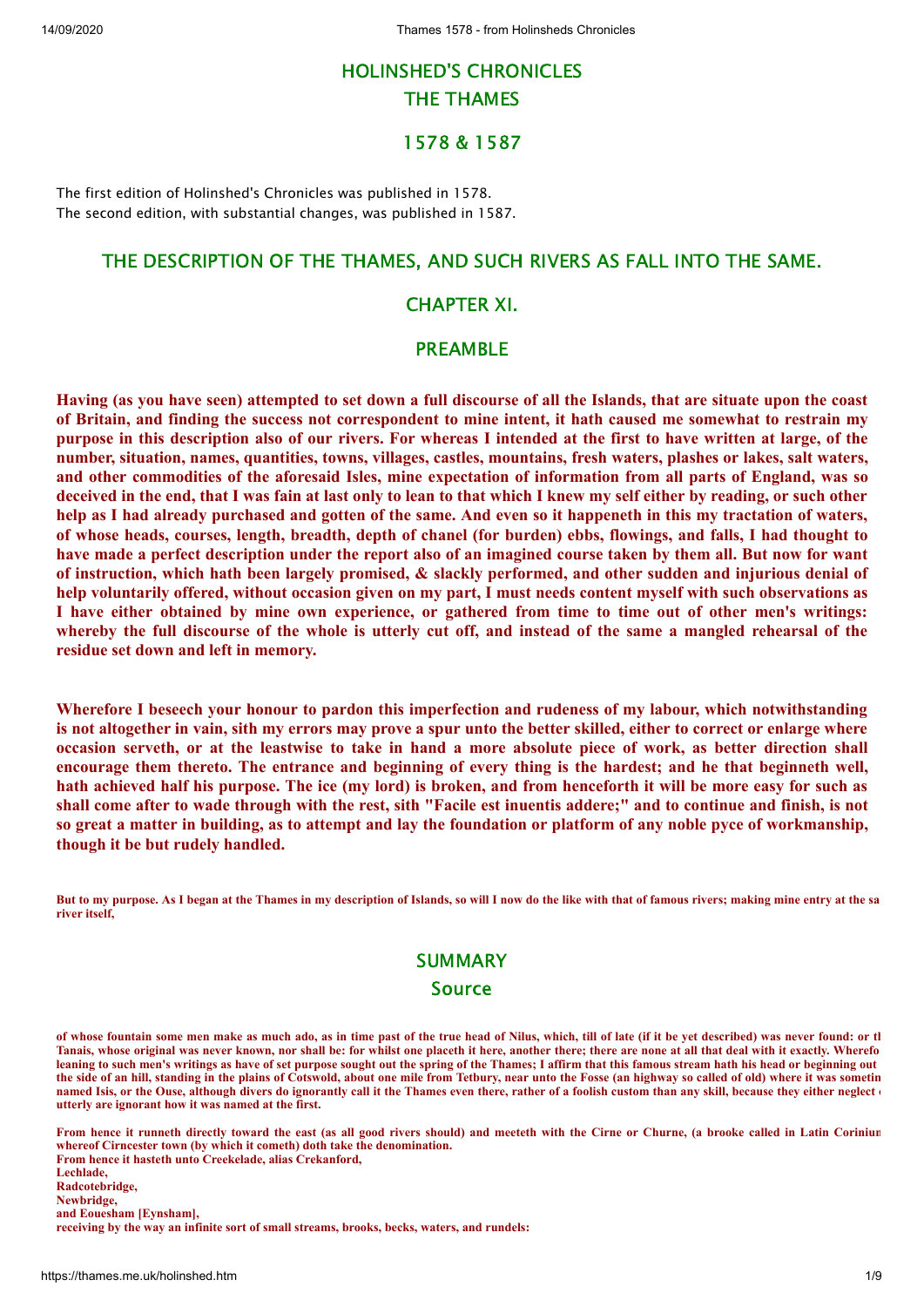

**and here on this side of the town divideth itself into two courses, of which the one goeth straight to Botley and Hinksey, the other by Godstow, a village n far off.**

**This latter spreadeth itself also for a while into sundry smaller branches, which run not far ere they be reunited, and then beclipping sundry pleasa meadows, it passeth at length by Oxford, of some supposed rather to be called Ouseford of this river, where it meeteth with the Charwell,[River Cherwell] and a little from whence the original branches do join and go together by Abbandune (alias Sensham or Abington as we call it) although no part of it at th first came so near the town as it doth now, till a branch thereof was led thither from the main stream, through the industry of the monks, as (beside th testimony of old records thereof yet extant to be seen)**

**by the decay of Cair Dour, now Dorchester itself, sometime the thoroughfare from Wales and the west country to London, which ensued upon this fact, easy to be seen.** 

**From hence it goeth to Dorchester, and so to Thame, where joining with a river of the same denomination, it looseth the name of Isis or Ouse (where Ouseney at Oxford is producted) and from thenceforth is called Thamesis. From Thame it goeth to Wallingford,**

and so to Reading, which in time past, of the number of bridges there, was called Pontium; albeit that the English name doth rather proceed from Rhe, **Ree, Saxon word for a water-course or river; which may be seen in Oueree, or Sutheree, for over the Ree, or south of the Rhee, as to the skilful doth readi** appear; yet some hold (and not altogether against probability and likelihood) that the word Sutheree is so called of Sudrijc, to wit, the south kingdom **whereunto in part the Thames is a bound. But that holdeth not in denomination, either of the said church or name of the foresaid county. Other affir likewise, that Reding is so called of the Greek word [Greek: rheo] which is to overflow. Certes, as neither of these conjectures are to be contemned, so the la cometh most near to mine aid, who affirm, that not only the course of every water itself, but also his overflowing was in time past called Rhe, by such Saxon as inhabited in this Island: and even to this day in Essex I have oft observed, that when the lower grounds by rage of water have been overflowen, the peop beholding the same, have said; All is on a Rhe, as if they should have said; All is now a river, albeit the word River be derived from the French, and borrowe by them from the Latins, but not without corruption, as it was brought unto them. I will not here give notice how far they are deceived, which call th aforesaid church by the name of S. Mary Auderys, or S. Mary over Isis, or Ise: but I will proceed with the course of this noble stream,** 

which, howsoever these matters stand after it hath passed by Reding, & there received the Kenet, which cometh from the hills that lie west of Marleborough **(and then the Thetis, commonly called the Tide that cometh from Thetisford)**

**hyth to Sudlington otherwise called Maidenhead,**

**and so to Windleshore (or Windsore) Eaton,** 

**and then to Chertsey, where Erkenwald bishop of London sometime builded a religious house or cell, as I do read.**

**From Chertsey it hasteth directly unto Stanes,[Staines]**

**and receiving another stream by the way, called the Cole (whereupon Colbrooke standeth)**

**it goeth by Kingstone,**

**Shene [Sheen],**

**Sion**

**and Brentford or Bregentford, where it meeteth the Brane or the Brene (another brook descending from Edgworth) whose name signifieth a frog, in th British speech. Upon this also Sir John Thin had sometime a stately house, with a marvellous provision to inclose and retain such fish as should come abou the same.**

**From Brentfoord it passeth by Mortlach [Mortlake],**

**Putney,**

**Fulham,**

**Battersey,**

**Chelsey,**

**Lambeth,**

**and so to London. Finally going from thence unto the sea,**

**it taketh the Lee with it by the way upon the coast of Essex,**

**and another that cometh from Abreche not far off,** 

**and the Darnt upon Kent side, which riseth near to Tanrige**

**and cometh by Shoreham,**

**unto Derntford, whereunto the Cray falleth.**

**And last of all the Medway a notable river (in mine opinion) which watereth all the south and southwest part of Kent, and whose description shall insue.**

Having in this maner briefly touched this noble river, and such brooks as fall into the same; I will now add a particular description of each of these last by themselves, whereby their courses also shall be severally described to **the satisfaction of the studious.**

But ere I take the same in hand, I will insert a word or two of the commodities of the said river, which I will **perform with so much brevity as is possible.**

Hereby also finding out his whole tract and course from the head to the fall thereof into the sea. It appeareth evidently that the length thereof is at the least, one hundred and eighty miles, if it be measured by the journeys of **the land. And as it is in course, the longest of the three famous rivers of this Isle,**

#### FISH

so it is nothing inferior unto them in abundance of all kind of fish, whereof it is hard to say, which of the three have either most plenty, or greatest variety, if the circumstances be duly weighed. What some other write of the rivers of their countrys it skilleth not, neither will I (as divers do) invent strange things of this noble stream, therewith to nobilitate and make it more honorable: but this will I in plain terms affirm, that it neither swalloweth up bastards of the Celtish brood, or casteth up the right begotten that are thrown in without hurt into their mothers lap, as Politian fableth of the Rhene, *Epistolarum lib. 8. epi. 6.* nor yieldeth clots of gold as the Tagus doth: but an infinite plenty of excellent, sweet and pleasant fish, wherewith such as inhabit near unto her banks are fed **and fully nourished.**

What should I speak of the fat and sweet salmons, daily taken in this stream, and that in such plenty (after the **time of the smelt be past) as no river in Europe is able to exceed it.**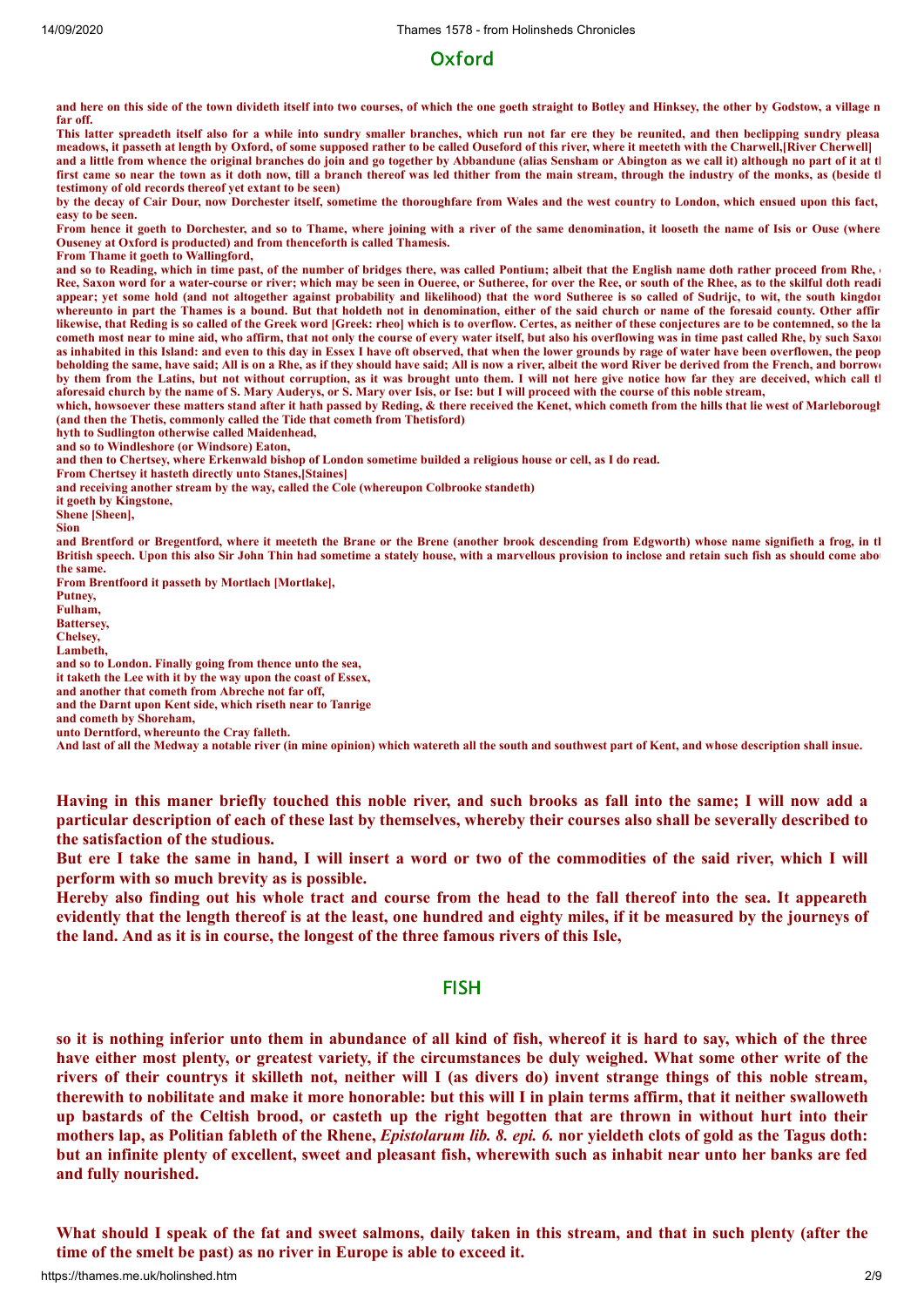**What store also of barbels, trouts, chevins, perches, smelts, breams, roches, daces, gudgings, flounders, shrimps,** &c: are commonly to be had therein, I refer me to them that know by experience better than I, by reason of their **daily trade of fishing in the same.**

And albeit it seemeth from time to time, to be as it were defrauded in sundry wise of these her large commodities, by the insatiable avarice of the fishermen, yet this famous river complaineth commonly of no want, but the more it **looseth at one time, the more it yieldeth at another.**

Only in carps it seemeth to be scant, sith it is not long since that kind of fish was brought over into England, and but of late to speak of into this stream, by the violent rage of sundry land floods, that break open the heads and **dams of divers gentlemen's ponds, by which means it became somewhat partaker also of this said commodity, whereof earst it had no portion that I could ever hear.**

Oh that this river might be spared but even one year from nets, &c! But alas then should many a poor man be **undone.**

In the mean time it is lamentable to see, how it is and hath been choked of late with sands and shelves, through the **penning and wresting of the course of the water for commodity's sake.**

But as this is an inconvenience easily remedied, if good order were taken for the redress thereof: so now, the fine or price set upon the ballasse sometime freely given to the merchants by patent, even unto the lands end (Iusques au poinct) will be another cause of harm unto this noble stream, and all through an advantage taken at the want of an "i" in the word ponct: which grew through an error committed by an English notary unskilful in the French **tongue, wherein that patent was granted.**

#### TIDES

Furthermore, the said river floweth and filleth all his channels twice in the day and night, that is in every twelve hours once; and this ebbing & flowin **holdeth on for the space of seventy miles, within the main land: the stream or tide being always highest at London, when the moon doth exactly touch th northeast and south or west points of the heavens, of which one is visible, the other under the earth, and not subject to our sight.**

These tides also differ in their times, each one coming later than other, by so many minutes as pass ere the revolution and natural course of the heavens of **reduce, and bring about the said planet unto those her former places: whereby the common difference between one tide and another, is found to consist twenty four minutes, which wanteth but twelve of an whole hour in four and twenty, as experience doth confirm.**

In like sort we see by daily trial, that each tide is not of equal height and greatness: for at the full and change of the moon we have the greatest floods, ar **such is their ordinary course, that as they diminish from their changes and fulls, unto the first and last quarters; so afterwards they increase again, until the come to the full and change.**

Sometimes also they rise so high (if the wind be at the north or northeast, which bringeth in the water with more vehemency, because the tide which fillet **the channel, cometh from Scotland ward) that the Thames overfloweth her banks near unto London: which happeneth especially in the fulls and changes January and February, wherein the lower grounds are of custom soonest drowned.**

**This order of flowing in like sort is perpetual, so that when the moon is upon the southwest and north of points, then is the water by London at the highes neither do the tides alter, except some rough winds out of the west or southwest do keep back and check the stream in his entrance, as the east and northea do hasten the coming in thereof, or else some other extraordinary occasion, put by the ordinary course of the northern seas, which fill the said river by the natural return and flowing.**

**And that both these do happen oft among, I refer me to such as have not seldom observed it, as also the sensible chopping in of three or four tides in on natural day, wherof the unskilfull do descant many things.**

But how so ever these small matters do fall out, and how often soever this course of the stream doth happen to be disturbed; yet at two several times of the age of the moon, the waters return to their natural course and limits of **time exactly.**

Polydore saith, that this river is seldom increased or rather never overfloweth her banks by landfloods: but he is **herein very much deceived, as it shall be more apparently seen hereafter.**

For the more that this river is put by of her right course, the more the water must of necessity swell with the white waters which run down from the land: because the passage cannot be so swift and ready in the winding as in the **straight course.**

These landfloods also do greatly strain the finess of the stream, in so much that after a great landflood, you shall take haddocks with your hands beneath the bridge, as they float aloft upon the water, whose eyes are so blinded with the thickness of that element, that they cannot see where to become, and make shift to save themselves before **death take hold of them.**

Otherwise the water of itself is very clear, and in comparison next unto that of the sea, which is most subtle and pure of all other; as that of great rivers is most excellent, in comparison of smaller brooks: although Aristotle will have the salt water to be most gross, because a ship will bear a greater burden on the sea than on the fresh water; **and an egg sink in this that swimmeth on the other.**

But he may easily be answered by the quantity of room and abundance of waters in the sea; whereby it becometh of more force to sustain such vessels as are committed to the same, and wherunto the greatest rivers (God wot) are **nothing comparable.**

I would here make mention of sundry bridges placed over this noble stream, of which that of London is most chiefly to be commended, for it is in manner a continual street, well replenished with large and stately houses on both sides, and situate upon twenty arches, whereof each one is made of excellent free squared stone, every of them being threescore foot in height, and full twenty in distance one from another, as I have often viewed.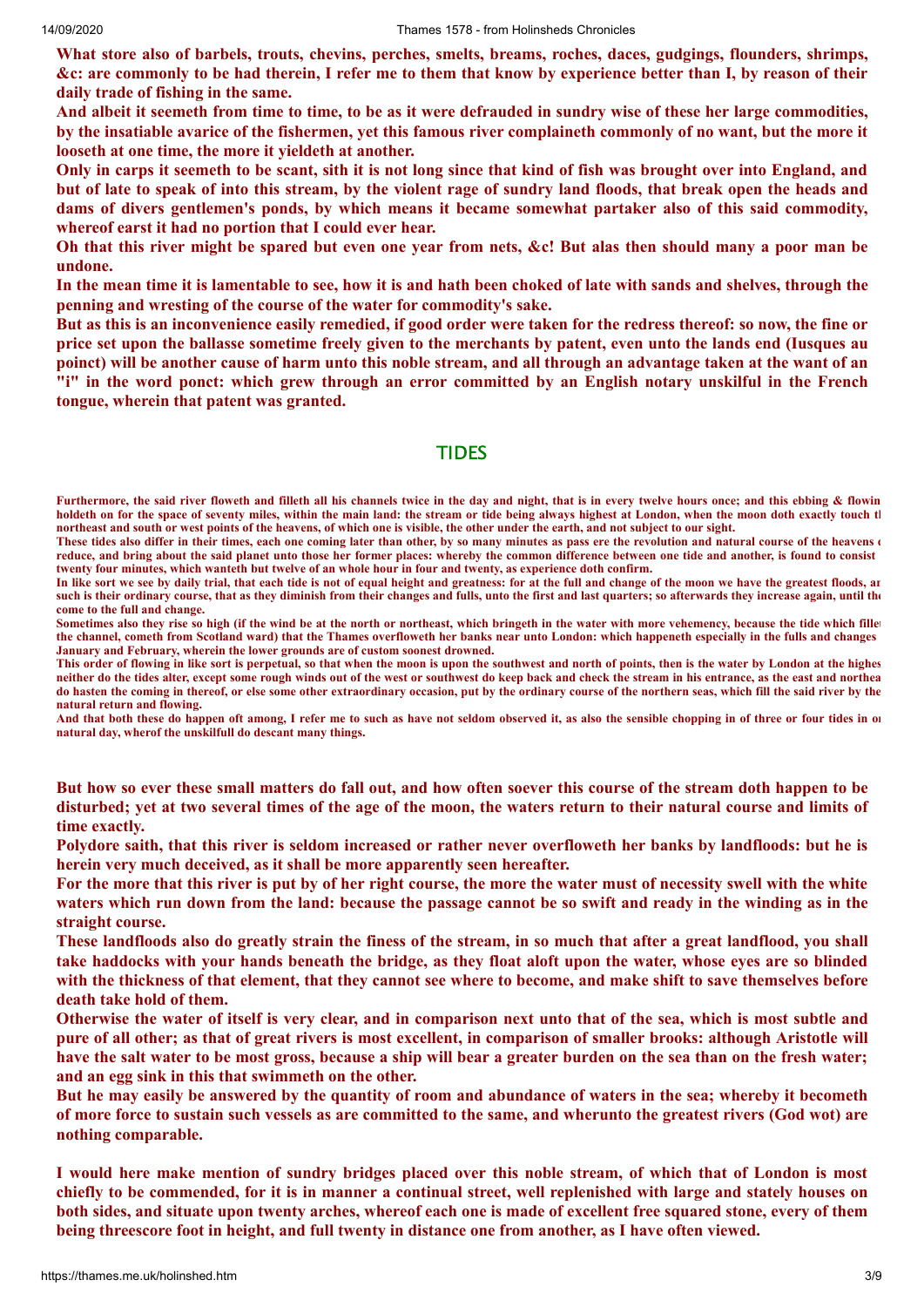In like manner I could intreat of the infinite number of swans daily to be seen upon this river,

**the two thousand wherries and small boats, whereby three thousand poor watermen are maintained, through the** carriage and recarriage of such persons as pass or repass, from time to time upon the same: beside those huge tideboats, tiltbotes, and barges, which either carry passengers, or bring necessary provision from all quarters of **Oxfordshire, Berkeshire, Buckinghamshire, Bedfordshire, Herefordshire, Middlesex, Essex, Surrey, and Kent, unto the city of London.**

But for somuch as these things are to be repeated again in the particular description of London, annexed to his card; I surcease at this time to speak any more of them here, as not lingering but hasting to perform my promise made even now, not yet forgotten, and in performance whereof I think it best to resume the description of this noble river again into my hands, and in adding whatsoever is before omitted, to deliver a full and perfect **demonstration of his course.**

#### **SOURCE**

**How and where the said stream ariseth, is already & with sufficiency set down, noting the place to be within a mile of Tetbury, whereof some do utter mislike, because that rill in summer droughts is oft so dry, that there is little or no water at all seen running above ground in the same.**

**For this cause therefore many affirm the very head of Isis to come from the pool above Kemble.**

**Other confound it with the head of the Cirne or Chirne, called in Latine Corinium that riseth above Coberley. For my part I follow Leland, as he doth the monk of Malmesbury, which wrote the history intituled Eulogium historiarum, who searched the same of s purpose, and pronounced with Leland, although at this present that course be very small, and choked up (as I hear) with gravel and sand.**

#### KEMBLE, SOMERFORD, ASHTON KEYNES

**Proceeding therefore from the head, it first of all receiveth the Kemble water called the Coue, which riseth above Kemble town, goeth by Kemble itself un Poole and Somerford, and then (accompanieth the Thames) unto Canes, Ashton Canes, and Howston, holding on in one channel -**

## RIVER CHURN

**until they meet with the Chirne, the next of all to be described.**

**The Chirne is a fair water arising out of the ground above Coberley, from whence it runneth to Cowley, Cowlesburne, Randcome, and so into the Isis on th left side above Crekelade. These three waters being thus united and brought into one channel, within a little space of the head of Isis,**

## **CRICKLADE**

**it runneth on by Crekelade, beneath which town it receiveth the Rhe, descending from Elcombe, Escot, Redburne, Widhill, &c. at the fall into Isis, or not f off joineth with another that runneth west of Purton by Braden forrest, &c.**

**Next of all our Isis meeteth with the Amney on the left hand, which coming from above Holy roode Amney, runneth by Downe Amney, and finally into th** Isis a little above Isey. In like sort I read of another that meeteth withall on the right hand above Isey also, which so far as I can call to remembrance, come **from about Drifield and falleth so into our Isis, that they run as one until they come at the Colne, although not so nakedly and without help, but that in th voyage, the main stream doth cross one water that descendeth from Swindon, and going also by Stratton toward Sevingham, is itself increased with two ril by the way, whereof one cometh from Liddenton by Wambrey, as I have been informed.**

## RIVER COLNE

**The Colne is a fair river rising by north near to Witchington, & from thence goeth to Shiptons, Compton Abdale, Wittenton, Parneworth, Colne Deanes, an Colne Rogers, Winston, Bibery, Colne Alens, Quenington, Faireford, and west of Lachelade into the river Isis, which hereabout on the southside also taket in another, whereof I find this remembrance. The Isis being once past Sevingham, crosseth a brook from southwest that mounteth about Ashbiry, an receiving a rill from bywest (that cometh from Hinton) beneath Shrineham, -**

## INGLESHAM

**it afterward so divideth itself, that the arms therof include Inglesham, and by reason that it falleth into the Isis at two several places, there is a pleasant islan producted, whereof let this suffice.**

## LECHLADE, ST JOHNS, RIVER LECH

Being past Lechelade a mile, it runneth to Saint John's bridge, & thereabout meeteth with the Leche on the left hand. This brook, whereof Lechlade take **the name (a town whereunto one piece of an old university is ascribed, which it did never possess, more than Crekelade did the other) riseth east of Hampne from whence it goeth to north Lech, Estenton, Anlesworth, east Lech, south Thorpe, Farendon, & so into the Isis.**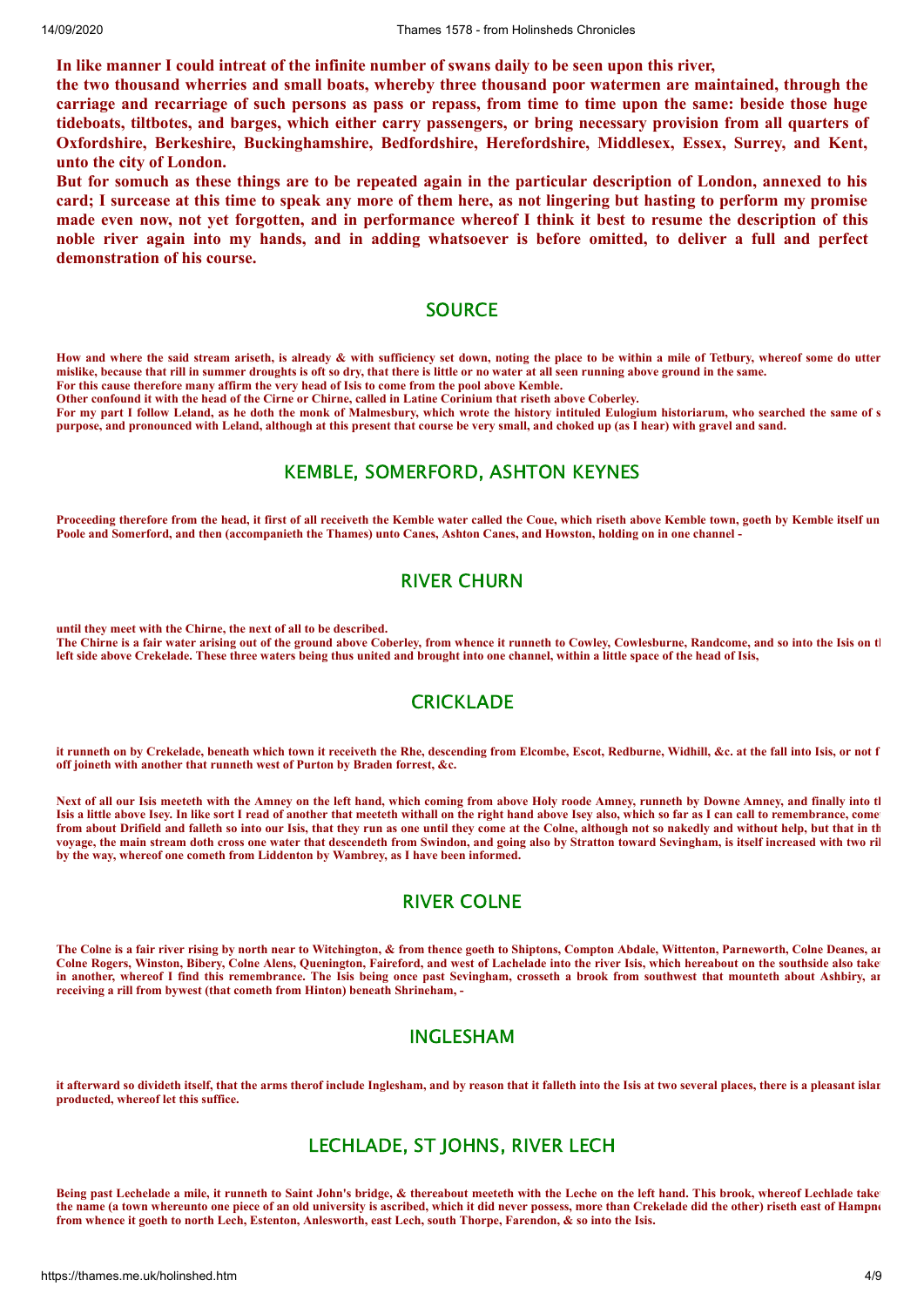#### KELMSCOTT

**From hence this famous water goeth by Kenskot -**

## RADCOT BRIDGE

**toward Radcote bridge (taking in the rill that riseth in an odd piece of Barkeshire, and runneth by Langford) and being past the said bridge (now notab through a conspiracy made there sometimes by sundry barons against the estate) it is not long ere it cross two other waters, both of them descending fro another odd parcel of the said county, whereof I have this note given me for my further information. There are two falls of water into Isis beneath Radco bridge, wherof the one cometh from Shilton in Barkeshire by Arescote, blacke Burton and Clarrefyld. The other also riseth in the same piece, and runneth b Brisenorton unto Bampton, and there receiving an armlet from the first that break off at black Burton, it is not long ere they fall into Isis, and leave a pret island.**

## SHIFFORD, RIVER WINDRUSH, NEWBRIDGE

**After these confluences, the main course of the stream hasteth by Shifford to Newbridge, where it joineth with the Winrush. The Winrush riseth abov Shyburne in Glocestershire, from whence it goeth to Winrush, & coming by Barrington, Burford, Widbrooke, Swinbecke castell, Witney, Duckingto Cockthorpe, Stanlake, it meeteth with the Isis west by south of Northmore.**

## STANTON HARCOURT, EYNSHAM, CASSINGTON

**From hence it goeth beneath Stanton, Hartingcourt and Ensham, between which and Cassinton, it receiveth (as Leland calleth it) the Bruerne water. It rise above Limington, and going to Norton in the Marsh, and through a patch of Worcestershire unto Evenlode, between it and the four shire stones, it taketh in rill called Come, coming by the long and the little Comptons. After this also it goeth by Bradwell, Odington, and so to Bleddenton, above which town taketh in the Rolrich water that issueth at two heads, in the hills that lie by west of little Rolrich, and join above Kenkeham, and Church hill. From then also it goeth unto Bruerne, Shipton underwood, Ascot, Short hamton, Chorlebury, Cornebury parke, Stonfyld, Longcombe, and southeast of Woodstock parke, taketh in the Enis, that riseth above Emstone, and goeth to Ciddington, Glimton, Wotton (where it is increased with a rill that runneth thither fro steeple Barton, by the Beechin tree) Woodstocke, Blaidon, so that after this confluence, the said Enis runneth to Cassinton, and so into the Isis, -**

#### OXFORD, RIVER CHERWELL

**which goeth from hence to Oxford, and there receiveth the Charwell, now presently to be described.** 

**The head of Charwell is in Northamptonshire, where it riseth out of a little pool, by Charleton village, seven miles above Banbery northeast, and there issueth so fast at the very surge, that it groweth into a pretty stream, in manner out of hand. Soon after also it taketh in a rillet called the Bure, which falle into it, about Otmere side: but forasmuch as it riseth by Bincester, the whole course therof is not above four miles, and therefore cannot be great. A friend mine prosecuting the rest of this description reporteth thereof as followeth. Before the Charwell cometh into Oxfordshire, it receiveth the Culen, whic falleth into the same, a little above Edgcote, and so descending toward Wardington, it meeteth with another coming from by north west, between Wardingto** and Cropready. At Banbery also it meeteth with the Come (which falleth from fenny Conton by Farneboro, and afterwards going by kings Sutton, not fa **from Aine, it receiveth the discharge of diverse rillets, in one bottom before it come at Clifton. The said water therefore ingendered of so many brooklet consisteth chiefly of two, whereof the most southerly called Oke, cometh from Oke Norton, by Witchington or Wiggington, and the Berfords; and carrying few blind rills withall, doth meet with the other that falleth from by northwest into the same, within a mile of Charwell.**

**That other (as I conjecture) is increased of three waters, wherof each one hath his severall name. The first of them therefore hight Tudo, which comin** betweene Epwell and the Lee by Toddington, joineth about Broughton with the second that runneth from Horneton, named Ornus, as I guess. The last fallet **into the Tude or Tudelake, beneath Broughton; and for that it riseth not far from Sotteswell in Warwickshire, some are of the opinion, that it is to be calle Sotbrooke.** 

**The next water that meeteth without Charwell beneath Clifton cometh from about Croughton, and after this is the Sowar or Swere, that riseth north Michaell Tew, and runneth by nether Wotton. The last of all is the Rey alias Bure, whose head is not far above Burcester, alias Bincester, and Burncester: an from whence it goeth by Burecester to Merton, Charleton, Fencote, Addington, Noke, Islip, and so into Charwell, that holdeth on his course after th augmentation of the waters, between Wood and Water Eton, to Marston, and the east bridge of Oxford by Magdalene college, and so beneath the sout bridge into our aforesaid Isis.**

In describing this river, this one thing (right honorable) is come unto my mind, touching the centre and navel as it were of England. Certes there is an hilly plot of ground in Helledon parish, not from Danbery, where a man may stand and behold the heads of three notable rivers, whose waters, and those of such as fall into them, do abundantly serve the greatest part of England on this side of the Humber. The first of these waters is the Charwell, already described. The second is the Leme that goeth westward into the fourth Avon. And the third is the head of the Nene or fift Avon itself, of whose courses there is no card but doth make sufficient mention; and therefore your honour may behold in the same how they do coast the country, and also measure by compasses how this plot lieth in respect of all the rest, contrary to common judgement, which maketh Northampton to be the middest and centre **of our country.**

#### IFFLEY, KENNINGTON, SANDFORD, NUNEHAM

**But to go forward with my description of the Ouse, which being past Oxford goeth to Ifly, Kennington, Sanford, Rodley, Newnham, -**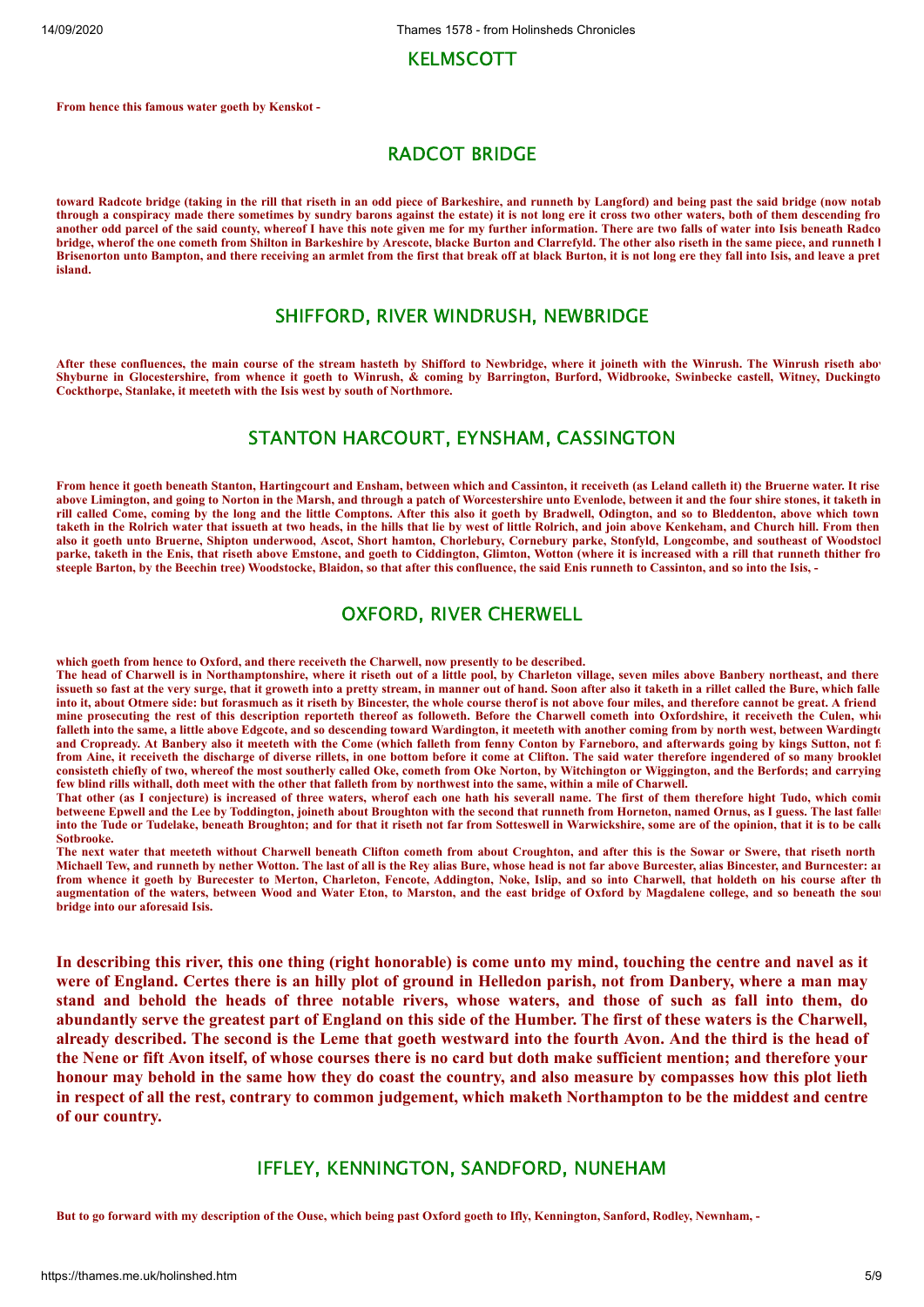## ABINGDON

**and so to Abington, some time called Sensham, without increase, where it receiveth the Oche, otherwise called the Coche, a little beneath S. Helens, whic runneth thither of two brooklets, as I take it, whereof one cometh from Compton, out of the vale and west of the hill of the White horse, the other from King Letcombe, and Wantage in Barkshire, and in one channel, entreth into the same, upon the right side of his course.**

## SUTTON COURTNEY, APPLEFORD, LONG WITTENHAM, CLIFTON

**From Abington likewise (taking the Arun withall southwest of Sutton Courtney) it goeth by Appleford, long Wittenham, Clifton, Wittenham the less, -**

## RIVER THAME

**& beneath Dorchester, taketh in the Thame water, from whence the Isis loseth the pre-eminence of the whole denomination of this river, and is contented impart the same with the Thame, so that by the conjunction of these two waters Thamesis is producted, and that name continued even unto the sea. Thame river riseth in the easterly parts of Chilterne hills, towards Penley park, at a town called Tring west of the said park, which is seven miles from th stone bridge, that is betweene Querendon and Ailsbury (after the course of the water) as Leland hath set down.**

**Running therefore by long Merston, and Puttenham, Hucket, and Bearton, it receiveth soon after a rill that cometh by Querendon from Hardwike, and e long another on the other side that riseth above Windover in the Chilterne, and passing by Halton, Weston, Turrill, Broughton, and Ailsbury, it falleth in the Tame west of the said town (except my memory do fail me.)**

**From this confluence the Tame goeth by Ethorpe, the Winchingtons, Coddington, Chersley, Notley abbey: and coming almost to Tame, it receiveth one wat from southeast above the said town, and another also from the same quarter beneath the town; so that Tame standeth invironed upon three sides with thr severall waters, as may be easily seen.**

**The first of these cometh from the Chiltern east of Below or Bledlow, from whence it goeth to Hinton, Horsenden, Kingsey, Towsey, and so into the Tame. The other descendeth also from the Chilterne, and going by Chinner, Crowell, Siddenham, and Tame park, it falleth in the end into Tame water, and the they proceed together as one by Shabbington, Ricot parke, Dracot, Waterstoke, Milton, Cuddesdon, and Chiselton. Here also it taketh in another water fro by-east, whose head cometh from Chilterne hills, not far from Stocking church, in the way from Oxford to London.**

**From whence it runneth to Weston (and meeting beneath Cuxham with Watlington rill) it goeth on to Chalgrave, Stadham, and so into the Tame.**

**From hence our stream of Thame runneth to Newenton, Draton, Dorchester (sometime a bishop's see, and a noble city) and so into the Thames, -**

#### **BENSON**

**which hasteth in like sort to Bensington, Crowmarsh, or Wallingford, where it receiveth the Blane, descending from Blaneburg, now Blewbery, as I learn.**

## WALLINGFORD, SOUTH STOKE, [CLEEVE], GORING, BASILDEN, PANGBOURNE

**Thus have I brought the Thames unto Wallingford, situate in the vale of White horse, that runneth a long thereby. From hence it goeth by Newenham, nort Stoke, south Stoke, Goring, Bassilden, Pangburne, where it meeteth with a water that cometh from about Hamsted Norris, runneth by Frizelham Buckelbury, Stanford, Bradfeld, Tidmarsh and Pangburne.**

## MAPLEDURHAM, PURLEY, CAVERSHAM

**After which confluence it goeth on betweene Mapledorham and Purley, to Caversham, and Caversham manor, -**

## READING, RIVER KENNET

**and a little beneath receiveth the Kenet that cometh thereinto from Reading.** 

**The Kenet riseth above Overton 5 or 6 miles west of Marleborow, or Marlingsborow, as some call it; & then going by Fifeld, Clatfor, Maulon, & Preshut unto Marlebury: it holdeth on in like order to Ramsbury, and northwest of little Cote, taketh in a water by north descending from the hills above Alburn chase west of Alburne town. Thence it runneth to little Cote, Charnhamstreet, & beneath Charnhamstreet it crosseth the Bedwin, which (taking th Chalkburne rill withall) cometh from great Bedwijne, & at Hungerford also two other in one bottom somewhat beneath the town. From hence it goeth Auington, Kinbury, Hamsted marshall, Euburne, Newbery; and beneath this town, taketh in the Lamburne water that cometh by Isbery, Egerston, th Sheffords, Westford, Boxford, Donington castell, and Shaw. From Newbery it goeth to Thatcham, Wolhampton, Aldermaston, a little above which village receiveth the Alburne, another brook increased with sundry rills: and thus going on to Padworth, Oston, and Michaell, it cometh at last to Reading, whe (as I said) it joineth with the Thames, -**

## SONNING, SHIPLAKE, RIVER LODDON

**and so they go forward as one by Sonning to Shiplake, and there on the east side receive the Loddon that cometh down thither from the south, as by h course appeareth.** 

**The Loddon riseth in Hamshire betweene west Shirburne and Wooton toward the southwest, afterward directing his course toward the northwest, thoroug the vine, it passeth at the last by Bramly, and thorough a piece of Wiltshire, to Stradfyld, Swallowfyld, Arberfyld, Loddon bridge, leaving a patch**  Wiltshire on the right hand (as I have been informed.) This Loddon not far from Turges town receiveth two waters in one bottom, whereof the westerly calle **Basing water, cometh from Basingstoke, and thorough a park unto the aforesaid place.**

**The other descendeth of two heads from Mapledour well, and goeth by Skewes, Newenham, Rotherwijc, and ere it come at Hartly, joineth with the Basin water, from whence they go together to Turges, where they meet with the Loddon (as I have said already.)**

**The next streame toward the south is called Ditford brook. It riseth not far from upton, goeth by Gruell, and beneath Wharnborow castell receiveth the Ike**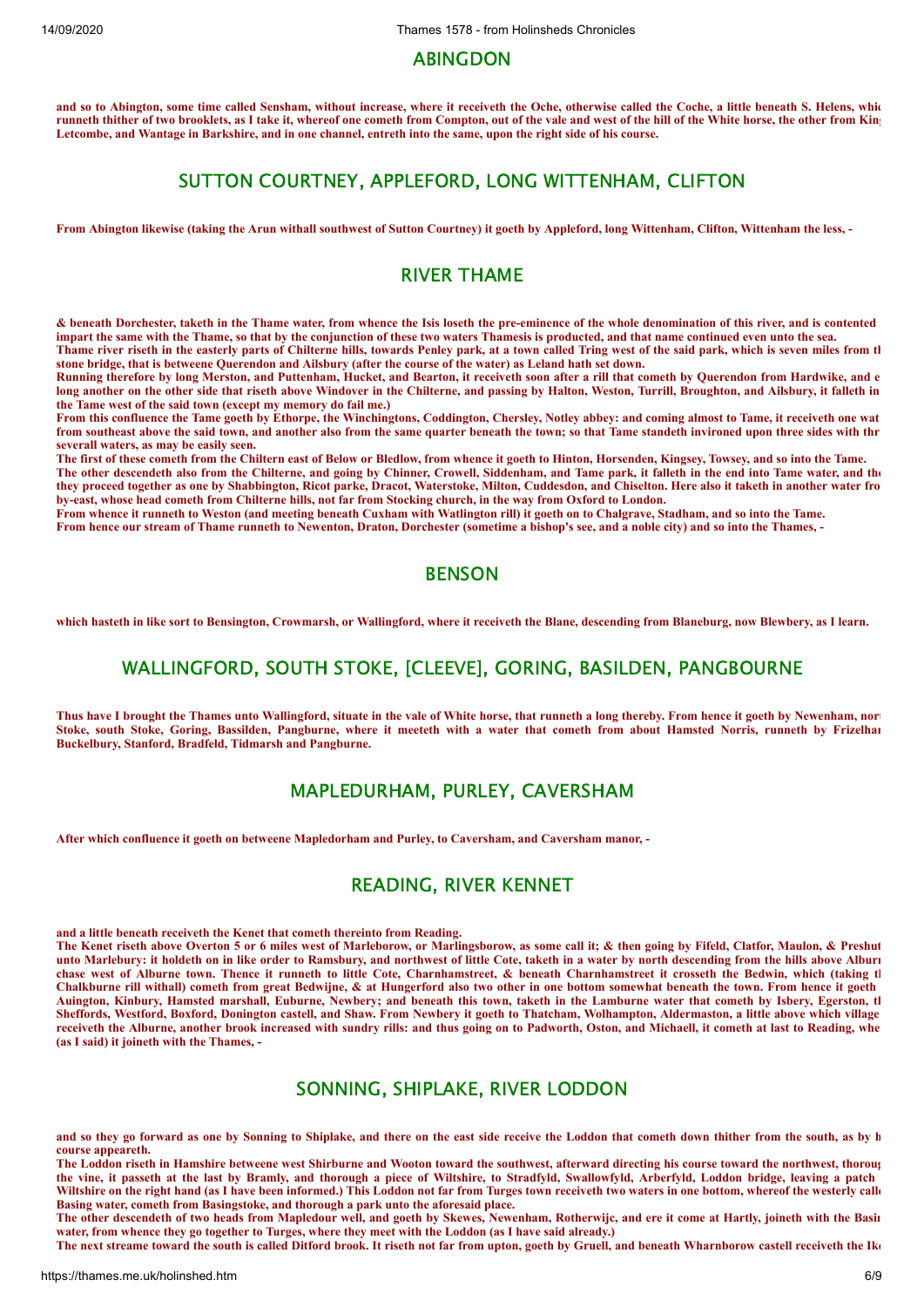**(coming from a parke of the same denomination) from whence they go together by Maddingley unto Swalowfield, and so into the Loddon. In this voyage al the Loddon meeteth with the Elwy or Eluey that cometh from Aldershare, not far by west of Euersley: and about Eluesham likewise with another runnin from Dogmansfyld named the Douke: and also the third not inferior to the rest coming from Erin, whose head is in Surrey, and going by Ash becometh limit, first between Surrey and Hamshire; then between Hamshire and Barkeshire, and passing by Ash, Erinley, Blacke water, Perley, and Finchamsted; joineth at last with the Ditford, before it come at Swalowfield.**

**To conclude therefore with our Loddon, having received all these waters; and after the last confluence with them now being come to Loddon bridge, passeth on by a part of Wiltshire to Twiford bridge,**

## WARGRAVE

**then to Wargrave, and so into the Thames that now is marvellously increased and grown unto triple greatness (to that it was at Oxford.)**

## HENLEY, REMENHAM, GREENLAND

**Being therefore past Shiplake and Wargrave, it runneth by Horsependon, or Harding: then to Henley upon Thames, where sometime a great rill voide itself in the same. Then to Remenham, Greneland (going all this way from Shiplake just north, -**

#### MEDMENHAM, HURLEY, BISHAM

**and now turning eastwards again) by Medenham, Hurly, Bisham,**

## MARLOW, HEDSOR, COOKHAM

**Marlow the greater, Marlow the lesse, it meeteth with a brook soone after that consisteth of the water of two rills, whereof the one called the use, riseth abo west Wickham, out of one of the Chilterne hills, and goeth from thence to east Wickham or high Wickham, a pretty market town. The other named Higde descendeth also from those mountains but a mile beneath west Wickham, and joining both in one at the last, in the west end of east Wickham town, they g together to Wooburne, Hedsor, & so into the Thames. Some call it the Tide; and that word do I use in my former treatise: but to proceed. After th confluence our Thames goeth on by Cowkham, -**

## TAPLOW, MAIDENHEAD, BRAY, DORNEY, CLEWER, WINDSOR, ETON

**Topley, Maidenhead, alias Sudlington, Bray, Dorney, Clure, new Windsore (taking in neverthelesse, at Eaton by the way, the Burne which riseth out of Moor, & cometh thither by Burnham) -**

## OLD WINDSOR, RIVER COLE

**old Windsor, Wraiborow, and a little by east therof doth crosse the Cole, whereof I find this short description insuing.**

**The Cole riseth near unto Flamsted, from whence it goeth to Redburn, S. Michaels, S. Albons, Aldenham, Watford, and so by More to Richmanswort where there is a confluence of three waters, of which this Cole is the first.**

**The second called Gadus riseth not far from Ashridge, an house or palace belonging to the prince: from whence it runneth to great Gaddesdin, Hemste betweene Kings Langley, and Abbots Langley, then to Hunters, and Cashew bridges, and so to Richmanswoorth, receiving by the way a rill coming fro Albury by northwest, to Northchurch, Barkehamsted, and beneath Hemsted joining with the same. The last cometh in at northwest from above Chesham, b Chesham itself, then by Chesham Bois, Latimers, Mawdlens, Cheinys, Sarret and Richmanswoorth, and so going on all in one channel under the name Cole, it runneth to uxbridge, where it taketh in the Missenden water, from northwest, which rising above Missenden the greater goeth by Missenden the less Hagmondesham (now Hammersham) the uach, Chalfhunt Giles, Chalfhunt S. Peters, Denham, and then into the Cole above uxbridge (as I have said.) Soo after this our Cole doth part itself into two branches, never to join again before they come at the Thames, for the greater of them goeth thorough the good meadows straight to Colebrooke, the other unto two mills, a mile and a half east of Colebrooke, in the way to London, leaving an island between them of n small size and quantity.**

## CHERTSEY,

**Being past the Cole, we come to the fall of the uindeles, which riseth by northwest neere unto Bagshot, from whence it goeth to Windlesham, Chobham, an meeting with a brooklet coming westward from Bisley, they run together toward Chertesey, where when they have met with a small rill rising north Sonning hill in Windlesoure great parke, it falleth into the Thames on the northeast side of Chertesey.**

## WEYBBRIDGE, RIVER WEY

When we were come beyond this water, it was not long ere we came unto another on the same side, that fell into the Thames between Shepperton on the on **side, and Oteland on the other, and is called the Way. The Wey or the Way rising by west, cometh from Olsted, & soon after taking the Hedley brook witha (which riseth in Wulmere forrest, and goeth by Hedley and Frensham) hasteth by Bentley, Farnham, Alton, Waiberley, Elsted, and so to Pepper harrow** where it joineth with the Thuresby water, which cometh not far off from a village of the same denomination. From hence also it goeth to Godalming, and the **toward Shawford, but ere it come there, it crosseth Crauly beck, which rising somewhere about the edge of Sussex short of Ridgewijc, goeth by vachery par Knoll, Crauly, Bramley, Wonarsh, and so into the Way.**

**From hence then our river goeth to Shawford, and soon after (meeting with the Abbinger water that cometh by Shere, Albiry, and the chapel on the hill) proceedeth to Guldeford, thence to Stoke, Sutton in the park, Send, Woking, and at Newarke park side taketh in a brook that riseth of two heads, where**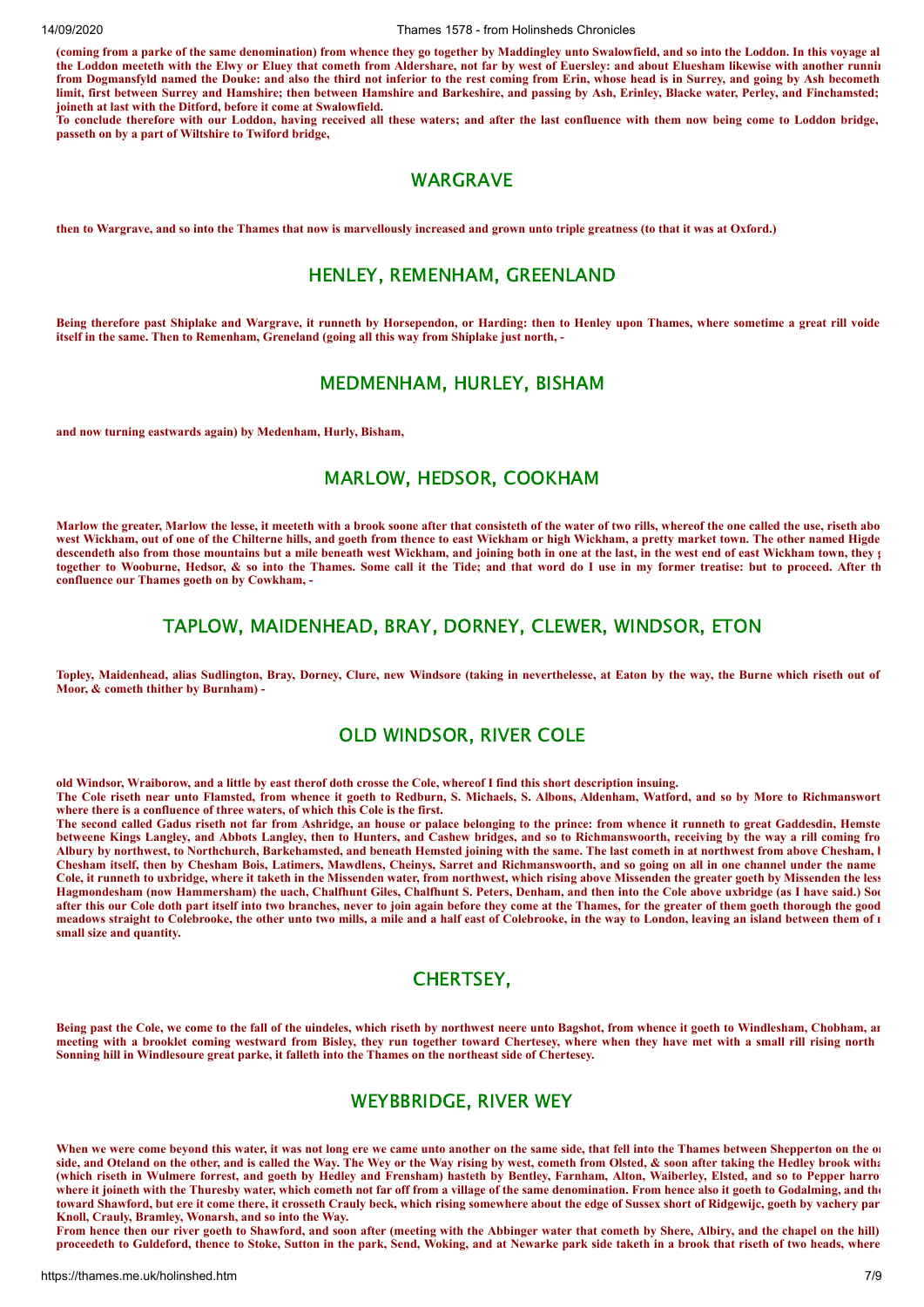**one doth spring between two hills north of Pepper harrow, and so runneth through Henley park, the other above Purbright, and afterward joining in on they go forth unto Newarke, and being there united, after the confluence it goeth to Purford court, to Bifler, Waifred, Oteland, and so into the Thames.**

## WALTON, SUNBURY, MOLESEY, RIVER MOLE

**From Oteland the Thames goeth by Walton, Sunbury, west Moulsey, Hampton, and ere it come at Hampton court on the northside, and east Moulsey on th other, it taketh in the Moule water, which giveth name unto the two towns that stand on each side of the place, where it falleth into our stream. It riseth**  Word forrest, and going by Burstow, it meeteth afterward with another gullet, containing a small course from two several heads, whereof one is also in the **forest aforenamed, the other runneth from Febush wood, and coming by Iseld, meeteth with the first above Horley, and so run on in one channel, I say, t they join with the Moule water, whereof I spake before.** 

**After this confluence in like sort, it is not long ere the Moule take in another from by north, which cometh from about Mesham on the one side, and anoth on the other side, running by Ocley and Capell, and whereinto also a branch or rill cometh from a wood on the northwest part. Finally, being thus increase** with these many rills, it goeth by east Becheworth, west Becheworth, and over against the Swalow on the side of Drake hill, taking in another that come **thither from Wootton by Darking and Milton, it runneth to Mickleham, Letherhed, Stoke, Cobham, Ashire parke, east Moulsey, and so into the Thame which after this conjunction goeth on to Kingston, and there also meeteth with another beck, rising at Ewell south of Nonsuch. Certes, this rill goeth fro Ewell by the old park, then to Mauldon, & -**

#### KINGSTON,TEDDINGTON, PETERSHAM, TWICKENHAM

**so to Kingston town. The Thames in like manner being past Kingston, goeth to Tuddington, Petersham, Twickenham, Richmond, and Shene, where receiveth a water on the northwest side, which coming from about Harrow on the hill, and by west of the same, goeth by Hays, Harlington, Felthan, an Thistleworth into the Thames.**

#### SION, BRENTFORD

**The next fall of water is at Sion, near unto new Brainford, so that it issueth into the Thames between them both. This water is called Brane, that is in th British tongue (as Leland saith) a frog. It riseth about Edgeworth, and cometh from thence by Kingesbury, Twiford, Periuall, Hanwell, and Austerle Thence we followed our river to old Brentford, Mortlach, Cheswijc, Barnelmes, Fulham, and Putney, beneath which towns it crossed a beck fro Wandlesworth, that riseth at Woodmans turne, and going by Easthalton, meeteth another coming from Croidon by Bedington, and so going on to Mitcham Marton abbey, and Wandlesworth, it is not long ere it fall into the Thames.**

**Next unto this is Mariburne rill on the other side, which cometh in by S. James, -**

## LONDON

**so that by this time we have either brought the Thames, or the Thames conveyed us to London, where we rested for a season to take view of the several tid there, of which each one differeth from other, by four & twenty minutes, that is forty eight in a whole day, as I have noted before, except the weather alt them.**

#### **GREENWICH**

**Being past London, and in the way toward the sea: the first water that it meeteth withall, is the Brome on Kent side, west of Greenewich, whose head Bromis in Bromley parish, and going from thence to Lewsham, it taketh in a water from by east, and so directeth his course forthright unto the Thames.**

#### RIVER LEE

**The next water that it meeteth withall, is on Essex side, almost against Woolwich, and that is the Lee or Luy, whose head riseth short of Kempton Hertfordshire, four miles southeast of Luton, sometime called Logodunum or Logrodunum, & going through a piece of Brokehall park (leaving Woodha park on the north, and Hatfield on the south, with another park adjoining) it goeth toward Hartford town. But ere it come there, it receiveth a wat (peradventure the Marran) rising at northwest in Brodewater hundred, from above Welwin, northeast of Digeswell, and going to Hartingfeld bury, where th said confluence is within one mile of the town. Beneath Hatfyld also it receiveth the Beane (as I guess) coming from Boxwood by Benington, Aston, Watto and Stapleford, and a little lower, the third arm of increase from above Ware, which descendeth from two heads: whereof the greatest cometh fro Barkeway in Edwinster hundred, the other Sandon in Oddesey hundred, and after they be met beneath little Hornemeade, they go together b Pulcherchurch, or Puckrich, Stonden, Thunderidge, Wadesmill, Benghoo, and so into the Lee, which from hence runneth on till it come at Ware, which w drowned by the rage of the same 1408, and so to Amwell, where on the north side it receiveth the water that cometh from little Hadham, through a piece Singleshall park, then by great Hadham, and so from Widford to the aforesaid town. From hence also they go as one to old Stansted called Le ueil, branchin in such wise ere it come there, that it runneth through the town in sundry places. Thence it goeth forth to Abbats Stansted, beneath which it meeteth with th Stoure, west [Sidenote: (as I remember) of Roidon. This Sture riseth at Wenden lootes, from whence it goeth to Langley, Clauering, Berden, Manhuden, Birchanger (where it taketh a rill coming from Elsingham, & Stansted Mountfitchet.) Thence it hieth on to Bishops Stourford, Sabrichfoord, and beneat this town crosseth with another from the east side of Elsingham, that goeth to Hatfyld, Brodocke, Shiring, Harlo, & so into the Stoure, and from whence the go together to Eastwic, Parmedon, and next into the Lee. These things being thus performed, the Lee runneth on beneath Hoddesdon, Broxburne, an Wormley, where a water breaketh out by west of the main stream, a mile lower than Wormeley itself, but yet within the parish, and is called Wormeley lock It runneth also by Cheston nunery, and out of this a little beneath the said house, breaketh an arm called the Shirelake, because it divideth Eastsex an Hartford shire in sunder, and in the length of one meadow called Frithey. This lake runneth not but at great floods, and meeteth again with a succour ditchwater, at a place called Hockesditch, half a mile from his first breaking out, and half a mile lower at Marsh point joineth again with the stream fro whence it came before. Thence cometh the first arm to S. Mauly bridge (the first bridge westward upon that river) upon Waltham causy, & half a mile low than Mauly bridge, at the corner of Ramny mead, it meeteth with the kings stream & principal course of Luy, or Lee, as it is commonly called. The secon arm breaketh out of the kings stream at Halifield half a mile lower than Cheston nunery, and so to the fulling mill, and two bridges by west of the kin stream, wherinto it falleth about a stones cast lower at a place called Malkins shelffe, except I was wrong informed. Cheston & Hertfordshire men do sa that the kings stream at Waltham doth part Hartfordshire and Essex, but the Essex men by forest charter do plead their liberties to hold unto S. Maul bridge. On the east side also of the kings stream breaketh out but one principal arm at Halifield, three quarters of a mile above Waltham, & so goeth to th corn mill in Waltham, and then to the K. stream again a little beneath the kings bridge.**